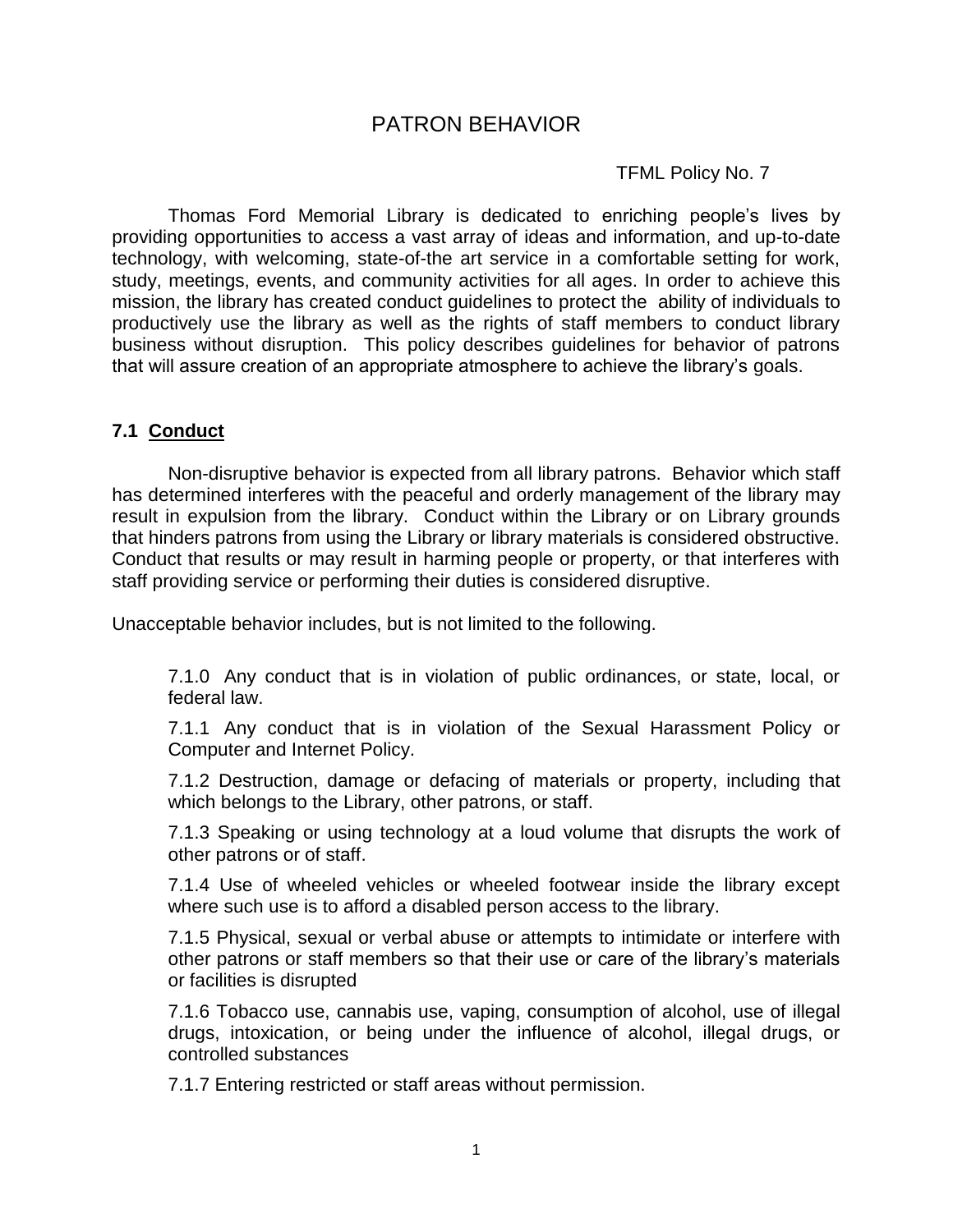7.1.8 Refusing to leave the building upon request at closing time or during an emergency.

7.1.9 Entering the library without a shirt or shoes or in attire intended to disrupt the activities taking place which are in keeping with the library's goals.

7.1.10 Recording other patrons or employees within the Library without their express consent. Recording of public meetings in accordance with the Open Meetings Act is permitted.

7.1.11 Offensive bodily hygiene that causes a nuisance to others. In these instances, patrons shall be required to leave the building and may return when the problem has been corrected.

7.1.12 Any behavior that the library staff deem inconsistent with the purpose of the library, which disrupts the orderly operation of the library, or which interferes with the use of the library by others.

7.1.13 Intentionally or willfully annoying, harassing, threatening, throwing objects, using profane or obscene language against another person, whether physical, verbal or non-verbal, that is "intense" or made with intent to imminently commit an assault, or using any threats that continue to be made after intervention by Library personnel, including disorderly, loud or boisterous behavior.

7.1.14 Interfering with the free access or passage of any person to or from or within the Library, including blocking the entrance or exit of the Library with their person, except for police, law enforcement, fire or other authorized Library or government personnel to protect the health, safety and welfare of the public or for a public purpose.

7.1.15 Possessing or displaying any weapon or firearm or any object that can be construed to be a weapon or firearm or any other instrument that can be used as a weapon in the Library.

7.1.16 Committing indecent exposure as defined by 720 ILCS 5/11-30.

7.1.17 Fighting, including verbal altercations, in any City building or on City property.

7.1.18 Using a bathroom in a non-hygienic or irresponsible manner that would have a negative effect or impact on subsequent users.

7.1.19 Bringing in garbage, items with a foul odor, or items which, alone or in their aggregate impede the use of the library by other patrons.

7.1.20 Gambling

#### **7.2 Children in the Library**

Refer to the Safe Child Policy for additional considerations for library use by young patrons and their caregivers.